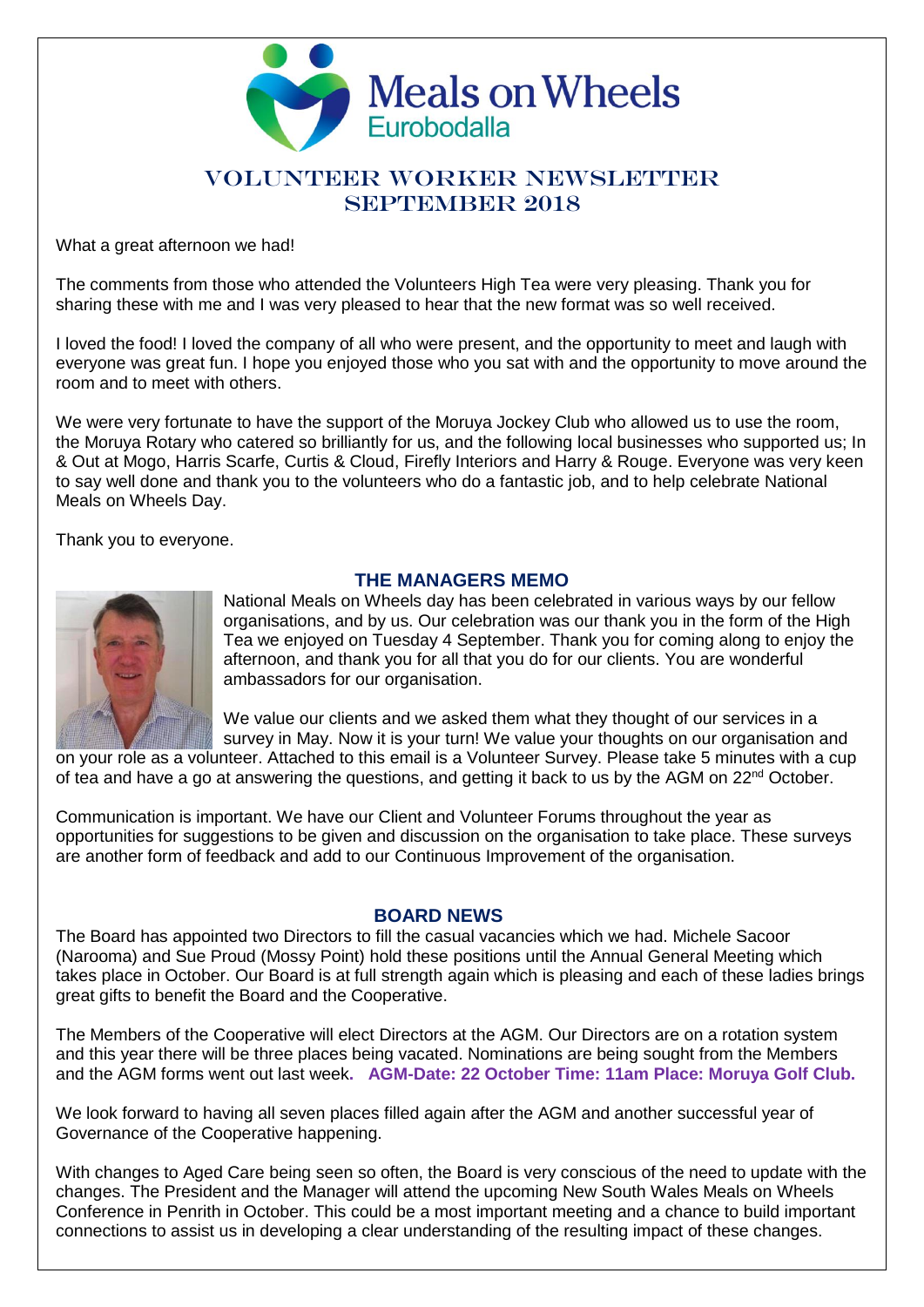## **MEALS NEWS**

At the start of September, we had a price increase due to one of our suppliers changing their rates. This allowed us to 'round off' our charges. As a result, the money will be easier for our clients to organise and for volunteers to collect and account for (*please remember that you should be checking that your float is correct when you leave the distribution centre, and when you return*).

The Food Panel has met and looked at some new meal options. We have introduced some of these new items on a trial basis and they have been well received to date. The Panel has also looked at the Christmas Menu and decided upon the options which will be available. Last year our clients were very happy with the selection and we hope this will be the same this year. Fancy thinking about Christmas food already!

## **OUT & ABOUT NEWS**

A great deal has been happening with Out and About since our May Newsletter was sent to you.

The Board had been looking closely at the operation of our Group Social Support as offered through Out and About at 'The Cottage' in Batemans Bay for some time. The Board was very thorough in their work and deliberations and made the decision to take Out and About 'on the road'. The Cottage was therefore closed.

Our programme now operates in Narooma on Monday; in Moruya on Wednesday and in Batemans Bay on Thursday. Lunch About remains touring the Shire each Tuesday. This will allow clients from all parts of the Shire to enjoy what we are able to provide. This we see as a very exciting innovation.

However, it was sad to receive the resignation of Jann Simmons from her role as Coordinator of Out and About just before the new programme started. We thank Jann for her three years of service, the good work she did for our clients, the leadership she showed and for her sense of humour. We wish her well.

We have been fortunate to find Chelsea Rehardt to take over the role and to develop our new focus with such charm, care and compassion. She has worked very quickly to establish the new routines and set an exciting initiative into operation. Welcome Chelsea; thank you for your efforts and contributions to the Cooperative.

# **MARKETING OURSELVES - SELF PROMOTION!!** *Yes …we are proud of what we do for others!!*

Since the last Newsletter we have been on television, in the newspaper, in Magazines and seeking ways to make sure we are known in the Shire.

While the Meals on Wheels brand is well known everywhere, it is still important for our community to be aware of what we offer and where we are operating from. Often, I hear from community members that

# **"We know of you but we do not know where you are."**

#### **"We would love to be a volunteer, but how do I make contact?" "My mother would love to use your services not only for meals but for social support too." " I am so pleased that you offer both of these services."**

As a result, we continue to find small ways to spread our message.

The latest are the caps (\$10)) we have available with the Meals on Wheels logo and the EMoW letters, and with pocket torches (\$5) which go on key rings. These have our name and address on them. These small items are available at the office and we hope you may support us by buying one, or the other, or even both!

## **However, the best way is by Word of Mouth where you and our clients tell people about our services.**

At our High Tea we gave small heart shaped tins of mints to the volunteers there as a small thank you. These were inscribed with our name and logo once again. If you couldn't make it, we do have some available at the office, or I will be happy to give you yours when I next see you.

than just<br>a meal

## **Your WHS Rep: Les Carter**

Contact on 44723632 or 0491441968 or email **[proteaplace6@gmail.com](mailto:proteaplace6@gmail.com)** 

**NOTICE OF MEETING ANNUAL GENERAL MEETING- 22 OCTOBER 2018, 11am**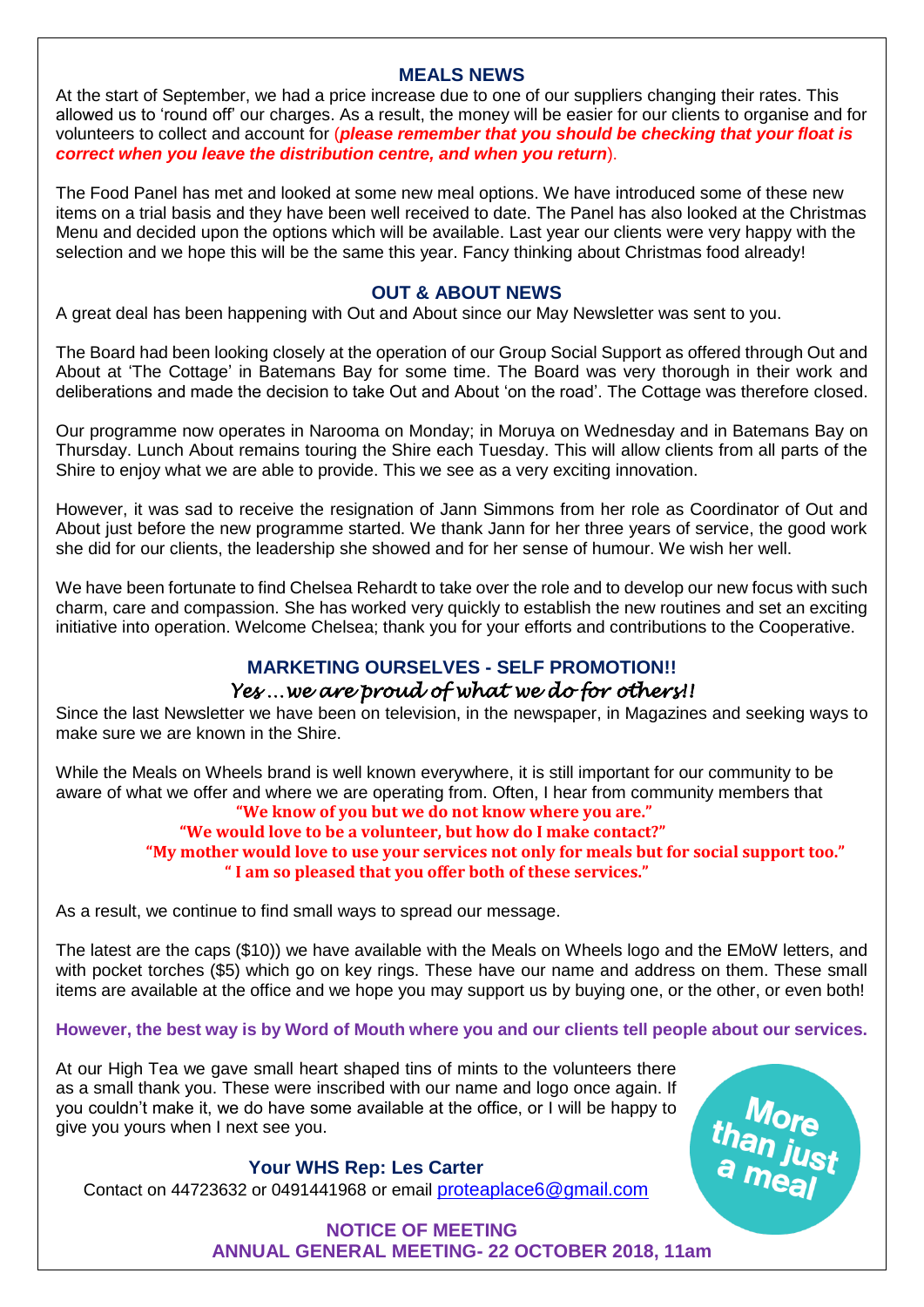| <b>Meals on Wheels</b><br>Eurobodalla<br><b>Volunteer Survey</b> |             |  |  |  |  |  |                                                                                                                                                                                                                                      |
|------------------------------------------------------------------|-------------|--|--|--|--|--|--------------------------------------------------------------------------------------------------------------------------------------------------------------------------------------------------------------------------------------|
|                                                                  |             |  |  |  |  |  |                                                                                                                                                                                                                                      |
| 1. Do you find your volunteer role rewarding?                    |             |  |  |  |  |  |                                                                                                                                                                                                                                      |
|                                                                  | Poor        |  |  |  |  |  | 1 2 3 4 5 Excellent                                                                                                                                                                                                                  |
|                                                                  | Comment:    |  |  |  |  |  | <u> 1989 - Johann Stoff, amerikansk politiker (* 1908)</u>                                                                                                                                                                           |
|                                                                  |             |  |  |  |  |  | 2. What do you enjoy most in your volunteer work?                                                                                                                                                                                    |
|                                                                  | Please list |  |  |  |  |  | <u> 1989 - Johann Stoff, deutscher Stoffen und der Stoffen und der Stoffen und der Stoffen und der Stoffen und der Stoffen und der Stoffen und der Stoffen und der Stoffen und der Stoffen und der Stoffen und der Stoffen und d</u> |
|                                                                  | providing?  |  |  |  |  |  | 3. Do you feel you have adequate information on your client and the service you are                                                                                                                                                  |
|                                                                  | Poor        |  |  |  |  |  | 1 2 3 4 5 Excellent                                                                                                                                                                                                                  |
|                                                                  | Comment     |  |  |  |  |  |                                                                                                                                                                                                                                      |
|                                                                  |             |  |  |  |  |  | 4. Do you feel you are adequately supported in your volunteer role by EMoW staff?                                                                                                                                                    |
|                                                                  | Poor        |  |  |  |  |  | 1 2 3 4 5 Excellent                                                                                                                                                                                                                  |
|                                                                  | Comment     |  |  |  |  |  | <u> 1989 - Johann John Stone, meil in der Stone in der Stone in der Stone in der Stone in der Stone in der Stone i</u>                                                                                                               |
|                                                                  |             |  |  |  |  |  | 5. Are there any aspects of your role in which you would like more support/training?                                                                                                                                                 |
|                                                                  | Please list |  |  |  |  |  | <u> 1989 - Johann Harry Harry Harry Harry Harry Harry Harry Harry Harry Harry Harry Harry Harry Harry Harry Harry</u>                                                                                                                |
|                                                                  |             |  |  |  |  |  | 6. Are you interested in any other areas of volunteering? E.g. Social Support - Individual<br>(shopping, gardening, Cuppa Chat or social outing) - Groups (Regular and one-off outings)                                              |
|                                                                  | Please list |  |  |  |  |  | <u> 1989 - Johann Stoff, deutscher Stoffen und der Stoffen und der Stoffen und der Stoffen und der Stoffen und der</u>                                                                                                               |
|                                                                  | Please list |  |  |  |  |  | 7. What interests or hobbies do you have that you might like to share with others<br><u> 1989 - Andrea San Andrea San Andrea San Andrea San Andrea San Andrea San Andrea San Andrea San Andrea San An</u>                            |
|                                                                  | Please list |  |  |  |  |  | 8. Do you speak any languages other than English?<br>and the control of the control of the control of the control of the control of the control of the control of the                                                                |
|                                                                  |             |  |  |  |  |  | ,我们也不会有什么。""我们的人,我们也不会有什么?""我们的人,我们也不会有什么?""我们的人,我们也不会有什么?""我们的人,我们也不会有什么?""我们的人                                                                                                                                                     |